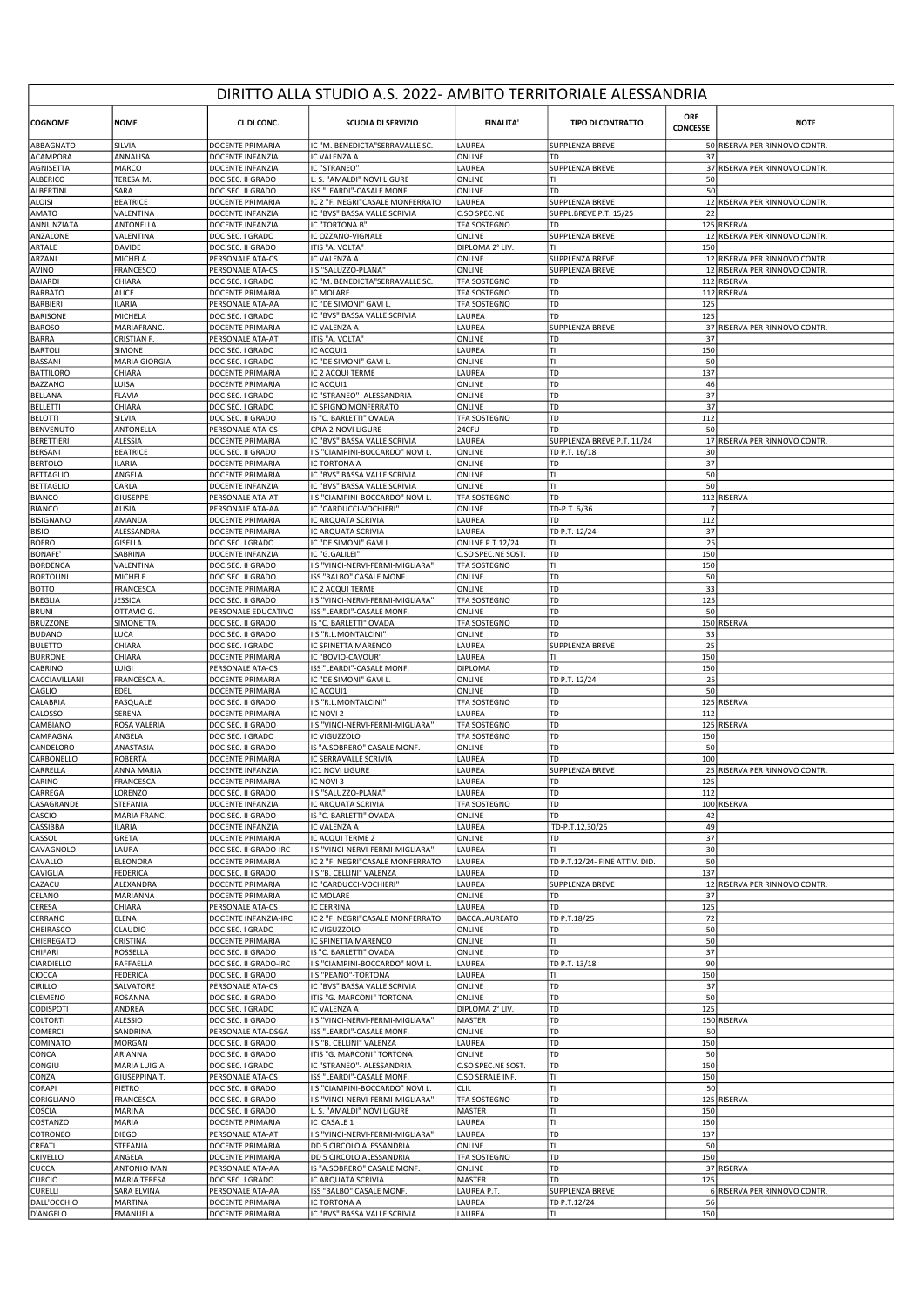| DAUS                | <b>MARTINA</b>           | DOC.SEC. I GRADO                     | IC VIGUZZOLO                                  | ONLINE             | TD                             | 50  |                               |
|---------------------|--------------------------|--------------------------------------|-----------------------------------------------|--------------------|--------------------------------|-----|-------------------------------|
| D'ANTUONO           | CECILIA                  | PERSONALE ATA-CS                     | IC "CARDUCCI-VOCHIERI"                        | LAUREA             | TD                             | 112 |                               |
| D'AVOLA             | MARIA STELLA             | DOCENTE PRIMARIA                     | IC "CASALE 3"                                 | C.SO SPEC.NE SOST. | TΙ                             | 150 |                               |
| <b>DEL GAUDIO</b>   | <b>IMMACOLATA</b>        | PERSONALE ATA-CS                     | IC SPIGNO MONFERRATO                          | LAUREA             | SUPPLENZA BREVE                |     | 75 RISERVA PER RINNOVO CONTR  |
| DELEO               | <b>ELISABETTA</b>        | DOCENTE PRIMARIA                     | IC "G.GALILEI'                                | ONLINE             | TD                             | 50  |                               |
| <b>DELFINO</b>      | <b>ALICE</b>             | DOCENTE INFANZIA                     | IC "POCHETTINO"CASTELLAZZO B.                 | LAUREA             | SUPPLENZA BREVE                |     | 37 RISERVA PER RINNOVO CONTR  |
| DELL'OMO            | <b>ALBERTO</b>           | DOC.SEC. I GRADO                     | IC "BVS" BASSA VALLE SCRIVIA                  | LAUREA             | SUPPLENZA BREVE -P.T.6/18      |     | 12 RISERVA PER RINNOVO CONTR  |
| DENEGRI             | SARA                     | DOC.SEC. I GRADO                     | IC MOLARE                                     | LAUREA             | ΤI                             | 150 |                               |
| <b>DEREGIBUS</b>    | GIORGIA                  | DOCENTE PRIMARIA                     | IC VALENZA A                                  | LAUREA             | SUPPLENZA BREVE                |     | 37 RISERVA PER RINNOVO CONTR  |
| DI GAETANO          | TAMARA                   | DOCENTE PRIMARIA                     | IC "BVS" BASSA VALLE SCRIVIA                  | LAUREA             | SUPPLENZA BREVE                |     | 37 RISERVA PER RINNOVO CONTR  |
| DI MARI             | SARA                     | DOCENTE PRIMARIA                     | IC CASALE 1                                   | LAUREA             | TD                             | 125 |                               |
| DI MARTINO          | ILARIA                   | DOC.SEC. II GRADO                    | PEANO TORTONA                                 | LAUREA             | TD                             | 150 |                               |
| DI PASQUALE         | LOREDANA                 | DOC.SEC. II GRADO                    | ISS "LEARDI"-CASALE MONF.                     | TFA SOSTEGNO       | TD                             |     | 125 RISERVA                   |
| DI STEFANO          | ANNALISA                 | DOC.SEC. II GRADO                    | L. S. "AMALDI" NOVI LIGURE                    | TFA SOSTEGNO       | TD                             |     | 125 RISERVA                   |
| <b>DION</b>         | NOLE                     | DOC.SEC. II GRADO                    | IS "C. BARLETTI" OVADA                        | LAUREA             | TD P.T. 9/18                   | 56  |                               |
| <b>DONADINI</b>     | <b>IRENE</b>             | DOCENTE PRIMARIA                     | IC "TORTONA B"                                | LAUREA             | SUPPLENZA BREVE                |     | 37 RISERVA PER RINNOVO CONTR  |
|                     | SARA                     |                                      |                                               |                    |                                | 33  |                               |
| DRERA               | <b>FABRIZIO</b>          | DOC.SEC. I GRADO<br>DOC.SEC. I GRADO | IC 2 "F. NEGRI"CASALE MONFERRATO<br>IC MOLARE | ONLINE<br>ONLINE   | TD P.T.16/18<br>TD             | 50  |                               |
| <b>DUGLIO</b>       |                          |                                      | IIS "R.L.MONTALCINI"                          | TFA SOSTEGNO       |                                |     |                               |
| ELESE               | <b>BARBARA</b>           | DOC.SEC. II GRADO                    |                                               |                    | TD<br>TD-FINE ATTIVITA' DIDAT. | 37  | 150 RISERVA                   |
| <b>ES SALMANY</b>   | <b>IKRAM</b>             | DOCENTE INFANZIA                     | IC SPIGNO MONFERRATO                          | ONLINE             |                                |     |                               |
| <b>FAMIGLIETTI</b>  | <b>EUGENIO</b>           | DOC.SEC. II GRADO                    | IIS "VINCI-NERVI-FERMI-MIGLIARA"              | TFA SOSTEGNO       | TD                             |     | 150 RISERVA                   |
| FELISATTI           | CATERINA                 | DOC.SEC. II GRADO                    | IIS "B. CELLINI" VALENZA                      | ONLINE             | TD                             | 50  |                               |
| <b>FENOGLIO</b>     | ROSA RITA                | DOC.SEC. I GRADO                     | IC ACQUI1                                     | TFA SOSTEGNO       | TD                             |     | 112 RISERVA                   |
| FERRARA             | MARTA                    | DOCENTE INFANZIA                     | IC "BVS" BASSA VALLE SCRIVIA                  | LAUREA             | TD P.T.15/25-SUPPL. BREVE      | 22  |                               |
| FERRARIS            | FRANCESCA                | DOCENTE INFANZIA                     | IC CASALE 1                                   | ONLINE             | SUPPLENZA BREVE                |     | 13 RISERVA PER RINNOVO CONTR  |
| FERRARIS            | DAVIDE                   | DOC.SEC. II GRADO                    | IIS "SALUZZO-PLANA"                           | C.SO SPEC.NE SOST. | TD                             |     | 125 RISERVA                   |
| FERRARO             | DANIELA                  | DOC.SEC. I GRADO                     | IC "BOVIO-CAVOUR"                             | ONLINE             | TD                             | 50  |                               |
| <b>FIORINO</b>      | ARIANNA                  | DOCENTE INFANZIA                     | IC VIGUZZOLO                                  | LAUREA             | TD                             | 77  |                               |
| <b>FIUME</b>        | ERIKA MARIA              | DOC.SEC. II GRADO                    | ITIS "G. MARCONI" TORTONA                     | ONLINE             | TD                             | 37  |                               |
| <b>FLORIDIA</b>     | FRANCESCA                | DOCENTE PRIMARIA                     | DD 5 CIRCOLO ALESSANDRIA                      | LAUREA             | TD                             | 137 |                               |
| <b>FONTANA</b>      | CAMILLA                  | DOCENTE PRIMARIA                     | IC "TORTONA B"                                | LAUREA             | TD                             | 87  |                               |
| FORIN               | MARCO                    | DOC.SEC. II GRADO-IRC                | IIS "R.L.MONTALCINI"                          | LAUREA             | TD                             | 150 |                               |
| FOSSATI             | <b>GIULIA</b>            | DOCENTE PRIMARIA                     | IC ARQUATA SCRIVIA                            | LAUREA             | TD P.T. 15/24                  | 78  |                               |
| FRANCESE            | <b>ANTONIO</b>           | PERSONALE ATA-CS                     | ISS "LEARDI"-CASALE MONF.                     | ONLINE             | TD                             | 50  |                               |
| <b>FRANCIA</b>      | EDOARDO                  | DOC.SEC. I GRADO                     | <b>IC CERRINA</b>                             | LAUREA             | TD P.T.9/18                    | 50  |                               |
| <b>FRUCIANO</b>     | <b>GESSICA</b>           | DOCENTE PRIMARIA                     | IC ACQUI1                                     | LAUREA             | TI                             | 150 |                               |
| GALIMI              | CHIARA                   | PERSONALE ATA-CS                     | IIS "VINCI-NERVI-FERMI-MIGLIARA"              | ONLINE             | TD                             |     | 13 RISERVA                    |
| GALIMI              | <b>ROBERTA</b>           | DOC.SEC. I GRADO                     | IC "BOVIO-CAVOUR"                             | TFA SOSTEGNO       | TD                             | 150 |                               |
| GALLO               | SILVIA ESTER GIUSEP.     | DOC.SEC. I GRADO                     | IC VIGUZZOLO                                  | ONLINE             | TD                             | 50  |                               |
| GARBELL             | LUCA                     | DOC.SEC. I GRADO                     | IC VIGUZZOLO                                  | ONLINE             | TI                             | 50  |                               |
| <b>GARDINI</b>      | GERMANA                  | DOC.SEC. II GRADO                    | IS "A.SOBRERO" CASALE MONF.                   | ONLINE             | TI                             | 50  |                               |
| GATTO               | FRANCESCA                | PERSONALE ATA-AA                     | IIS "B. CELLINI" VALENZA                      | ONLINE             | TD                             | 42  |                               |
| <b>GIANNATTASIO</b> | <b>MARTA IRENE</b>       | DOCENTE INFANZIA                     | IC SERRAVALLE SCRIVIA                         | ONLINE             | TD                             | 33  |                               |
| <b>GIANOLA</b>      | ALESSANDRO               | DOC.SEC. I GRADO                     | IC "BOVIO-CAVOUR"                             | TFA SOSTEGNO       | TD                             | 125 |                               |
| GIAQUINTA           | SEBASTIANO               | DOC.SEC. II GRADO                    | IS "A.SOBRERO" CASALE MONF.                   | C.SO SPEC.NE SOST. | TD                             | 150 |                               |
| <b>GISMONDI</b>     | STEFANIA                 | DOC.SEC. I GRADO                     | IC "CASALE 3"                                 | TFA SOSTEGNO       | TD                             | 112 |                               |
| <b>GISMONDI</b>     | FEDERICA                 | PERSONALE ATA-AA                     | IIS "GALILEI"                                 | 24 CFU             | TD                             | 50  |                               |
| <b>GIUNTA</b>       | CARMELA C.               | DOC.SEC. I GRADO                     | IC "STRANEO" - ALESSANDRIA                    | TFA SOSTEGNO       | TD                             |     | 150 RISERVA                   |
| GOIA                | SABINA                   | DOCENTE PRIMARIA                     | IC "STRANEO"- ALESSANDRIA                     | TFA SOSTEGNO       | TD                             |     | 125 RISERVA                   |
| GRACI               | GIULIA                   | DOCENTE INFANZIA                     | IC "BVS" BASSA VALLE SCRIVIA                  | LAUREA             | TD P.T. 15/25                  | 22  |                               |
| GRANAGLIA           | CAROLA                   | DOCENTE INFANZIA                     | IC CASALE 1                                   | LAUREA             | TD                             | 112 |                               |
| <b>GRAVINA</b>      | MARIA GRAZIA             | DOCENTE PRIMARIA                     | IC "CARDUCCI-VOCHIERI"                        | TFA SOSTEGNO       | TD                             | 100 |                               |
| GRAZIANO            | LAURA                    | DOCENTE PRIMARIA                     | IC MOLARE                                     | LAUREA             | TD                             | 25  |                               |
| <b>GROSSO</b>       | MADDALENA                | DOC.SEC. II GRADO                    | IS "C. BARLETTI" OVADA                        | LAUREA             | TD P.T. 10/18                  | 62  |                               |
| <b>GROSSO</b>       | ISABELLA                 | DOCENTE PRIMARIA                     | IC "DE SIMONI" GAVI L                         | LAUREA             | TD P.T. 6/24                   | 28  |                               |
| <b>GUARRERA</b>     | ELEONORA                 | DOC.SEC. II GRADO                    | ISS "BALBO" CASALE MONF.                      | TFA SOSTEGNO       | TD                             |     | 125 RISERVA                   |
| <b>GUERRA</b>       | MONICA                   | DOC.SEC. I GRADO                     | IC "DE AMICIS-MANZONI"                        | ONLINE             | TD                             | 50  |                               |
| <b>GURRIERI</b>     | <b>BEATRICE</b>          | DOC.SEC. I GRADO                     | IC "CARDUCCI-VOCHIERI"                        | TFA SOSTEGNO       | TD                             |     | 125 RISERVA                   |
| <b>IONADI</b>       | GIUSEPPINA C.            | PERSONALE ATA-AA                     | ISS "LEARDI"-CASALE MONF.                     | 24CFU              | TD                             | 50  |                               |
| <b>IRACI SARERI</b> | MARIA                    | DOCENTE INFANZIA                     | IC "BOVIO-CAVOUR"                             | LAUREA             | TD                             | 112 |                               |
| <b>IURATO</b>       | MARIA DANIELA            | PERSONALE EDUCATIVO                  | ISS "LEARDI"-CASALE MONF.                     | ONLINE             | TI                             | 50  |                               |
| LANCI               | GEMMA VIT.               | DOCENTE PRIMARIA                     | IC "DE AMICIS-MANZONI"                        | LAUREA             | TD                             | 150 |                               |
| LANDUCCI            | <b>ILARIA</b>            | DOC.SEC. II GRADO                    | IIS"PARODI" ACQUI TERME                       | ONLINE             | TD                             | 42  |                               |
| LAVA                | LUCA                     | PERSONALE ATA-AT                     | IC TORTONA A                                  | LAUREA             | SUPPL. BREVE                   |     | 37 RISERVA PER RINNOVO CONTR. |
| LAZZARA             | ALEX                     | DOC.SEC. II GRADO-IRC                | IS "C. BARLETTI" OVADA                        | LAUREA P.T.        | TI                             | 75  |                               |
| LECCADITO           | MARIANNA                 | PERSONALE ATA-CS                     | IC CASALE 1                                   | ONLINE             | TD                             | 50  |                               |
| LENTO               | GRETA                    | DOCENTE PRIMARIA                     | IC CASALE 1                                   | ONLINE             | TD                             | 37  |                               |
| LEONARDI            | FRANCESCA                | DOCENTE PRIMARIA                     | IC "DE SIMONI" GAVI L                         | ONLINE             | TD                             | 37  |                               |
| LIPARI              | SAMANTHA                 | DOC.SEC. II GRADO                    | IIS "SALUZZO-PLANA"                           | LAUREA             | TD                             | 112 |                               |
| LONGHITANO          | DANIELE                  | DOC.SEC. I GRADO                     | IC "G.GALILEI"                                | DIPLOMA II LIV.    | TD                             | 125 |                               |
| LORITO              | EMANUELE                 | DOC.SEC. I GRADO                     | IC "BVS" BASSA VALLE SCRIVIA                  | ONLINE             | TD                             | 17  |                               |
| LUCCARELLI          | PAMELA                   | DOCENTE INFANZIA                     | IC CASALE 1                                   | ONLINE             | TD                             | 37  |                               |
| LUNGHI              | ERIKA                    | DOC.SEC. I GRADO                     | IC "TORTONA B"                                | ONLINE             | TD                             | 42  |                               |
| LUPARELLI           | <b>ELISA</b>             |                                      |                                               | LAUREA             | TD                             | 112 |                               |
|                     |                          | DOCENTE INFANZIA                     | IC "STRANEO" - ALESSANDRIA                    |                    | TD                             | 37  |                               |
| MACAGNO             | MELISSA<br>NICOL ROBERTA | DOCENTE PRIMARIA                     | IC SERRAVALLE SCRIVIA<br>IC ACQUI1            | ONLINE             | TD                             |     |                               |
| MAI                 | GABRIELLA                | DOCENTE PRIMARIA                     |                                               | C. SPEC.NE         |                                | 112 |                               |
| MALLIA              |                          | DOC.SEC. II GRADO                    | IS "A.SOBRERO" CASALE MONF.                   | ONLINE             | TD                             | 42  |                               |
| <b>MANCUSO</b>      | VINCENZO                 | DOC.SEC. II GRADO                    | IIS "B. CELLINI" VALENZA                      | ONLINE             | TD                             | 42  |                               |
| <b>MANCUSO</b>      | CATERINA                 | DOCENTE PRIMARIA                     | IC "DE SIMONI" GAVI L.                        | ONLINE             | TD                             | 33  |                               |
| MANFREDI            | GIUSEPPE                 | PERSONALE ATA-CS                     | IC CASALE 1                                   | ONLINE             | SUPPLENZA BREVE                |     | 13 RISERVA PER RINNOVO CONTR. |
| MARAFANTE           | <b>MARTA</b>             | DOCENTE PRIMARIA                     | IC "POCHETTINO"CASTELLAZZO B.                 | ONLINE             | SUPPLENZA BREVE                |     | 13 RISERVA PER RINNOVO CONTR. |
| MARCHESE            | <b>MARIA TERESA</b>      | PERSONALE ATA-AA                     | ITIS "A. VOLTA"                               | LAUREA             | TI                             | 150 |                               |
| <b>MARCHISIO</b>    | <b>ALICE</b>             | DOC.SEC. II GRADO                    | IIS "B. CELLINI" VALENZA                      | DOTTORATO          | TD                             | 125 |                               |
| <b>MARTINI</b>      | YOURI                    | DOC.SEC. I GRADO                     | IC "G.GALILEI"                                | ONLINE             | TD                             | 50  |                               |
| <b>MARTINO</b>      | <b>ILARIA</b>            | DOC.SEC. II GRADO                    | IIS "SALUZZO-PLANA"                           | DIPLOMA I LIV.     | TI                             | 150 |                               |
| <b>MARTORANO</b>    | CHIARA                   | PERSONALE ATA-CS                     | IC CASALE 1                                   | LAUREA             | SUPPLENZA BREVE                |     | 25 RISERVA PER RINNOVO CONTR  |
| MASSARO             | ALESSANDRA               | DOC.SEC. II GRADO-IRC                | ITIS "G. MARCONI" TORTONA                     | DIPLOMA II LIV.    | TD                             | 37  |                               |
| MASSOBRIO           | <b>GIULIA</b>            | DOC.SEC. I GRADO                     | IC "CARDUCCI-VOCHIERI"                        | MASTER             | TD                             |     | 150 RISERVA                   |
| MASSONE             | ARIANNA                  | PERSONALE ATA-CS                     | CPIA 2-NOVI LIGURE                            | LAUREA             | TD 12/24                       | 12  |                               |
| <b>MAURO</b>        | <b>NOEMI</b>             | DOCENTE INFANZIA                     | IC CERRINA                                    | LAUREA             | TD                             | 100 |                               |
| MEGALE              | TEODORO                  | DOC.SEC. II GRADO                    | IC "SALUZZO-PLANA"                            | DIPLOMA II LIV.    | P.T. 4/18                      | 19  |                               |
| <b>MERLO</b>        | PASQUALE                 | PERSONALE ATA-AA                     | IC1 NOVI LIGURE                               | ONLINE             | TD                             | 50  |                               |
| <b>MERLO</b>        | VINCENZO                 | PERSONALE ATA-AA                     | IC1 NOVI LIGURE                               | ONLINE             | TD                             | 50  |                               |
| MICCICHE'           | MARTINA                  | DOCENTE PRIMARIA                     | IC "S. PERTINI" OVADA                         | LAUREA             | TD                             | 150 |                               |
| <b>MICHIENZI</b>    | FRANCESCA                | DOC.SEC. II GRADO                    | IIS "B. CELLINI" VALENZA                      | ONLINE             | TD                             | 44  |                               |
| MIGLIACCIO          | DOMENICO                 | PERSONALE ATA-CS                     | IC "DE AMICIS-MANZONI"                        | LAUREA             | TD                             | 112 |                               |
| MILANESE            | ALESSANDRO               | DOC.SEC. II GRADO                    | ITIS "G. MARCONI" TORTONA                     | LAUREA             | TD                             |     | 150 RISERVA                   |
| MILANI              | LARA                     | DOCENTE PRIMARIA                     | IC "CASALE 3"                                 | C.SO DI SPEC.NE    | TD                             | 112 |                               |
| <b>MINUTO</b>       | <b>ILARIA</b>            | PERSONALE ATA-AA                     | CPIA 1-ALESSANDRIA                            | ONLINE             | TD                             | 37  |                               |
| <b>MISTRETTA</b>    | SONIA                    | DOCENTE PRIMARIA                     | IC ACQUI1                                     | LAUREA             | TD                             | 112 |                               |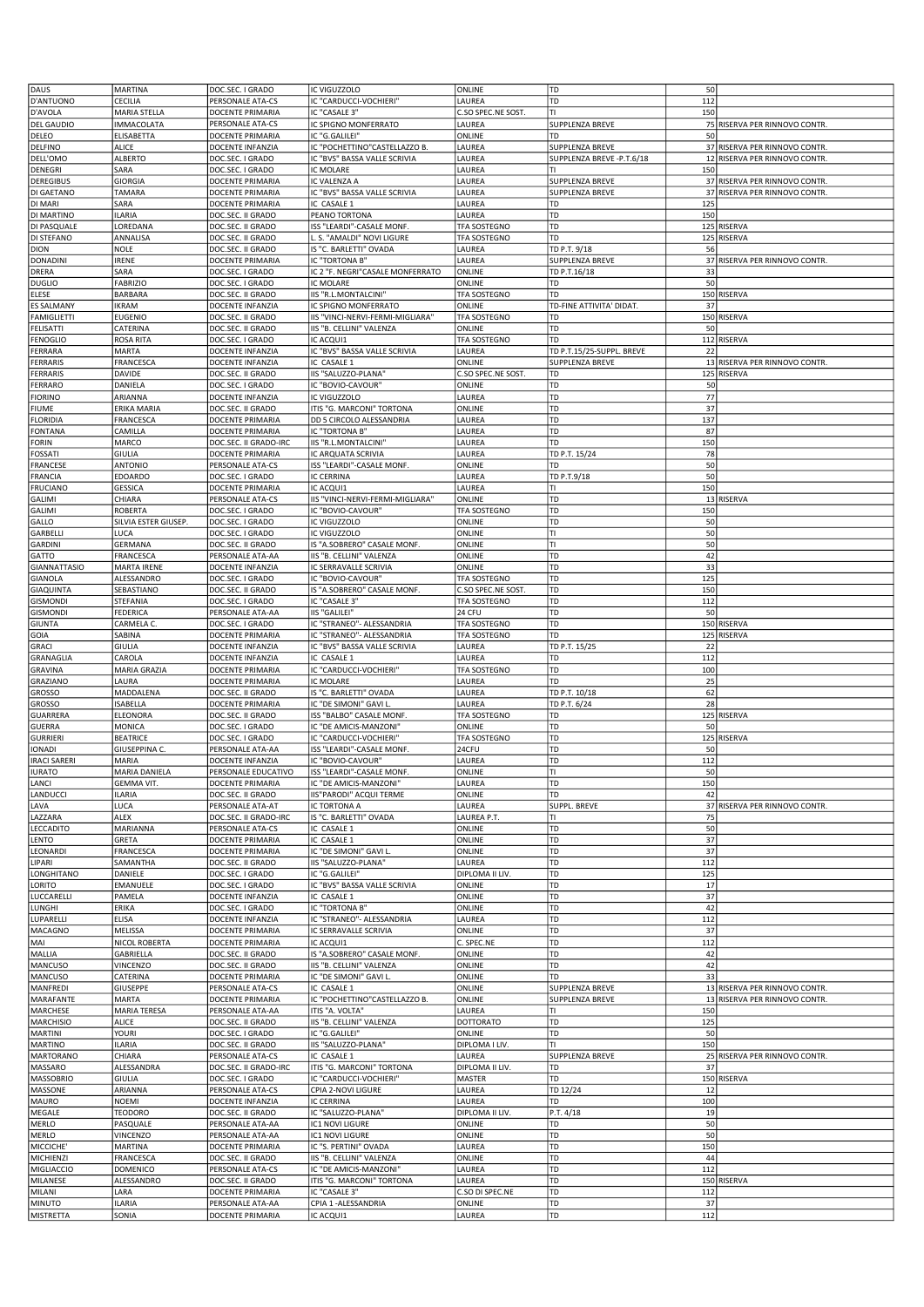| <b>MISTRETTA</b>         | VALERIA              | PERSONALE ATA-CS        | IC "TORTONA A"                   | ONLINE                              | SUPPLENZA BREVE        | 25  |                               |
|--------------------------|----------------------|-------------------------|----------------------------------|-------------------------------------|------------------------|-----|-------------------------------|
| <b>MODUGNO</b>           | FRANCESCA            | DOCENTE PRIMARIA        | IC "STRANEO" - ALESSANDRIA       | ONLINE                              | TD                     | 50  |                               |
| MOIOLA                   | <b>FLAVIO</b>        | DOC.SEC. II GRADO       | IS "C. BARLETTI" OVADA           | LAUREA                              | TD                     | 112 |                               |
| <b>MOLINARI</b>          | FRANCESCA            | DOCENTE INFANZIA        | DD 5 CIRCOLO ALESSANDRIA         | C.SO SPEC.NE SOST.                  | TD                     | 125 |                               |
| <b>MORABITO</b>          | RACHELE              | DOC.SEC. II GRADO       | IIS "B. CELLINI" VALENZA         | ONLINE                              | TD                     | 46  |                               |
| MOREAL                   | ANDREA               | DOC.SEC. II GRADO       | ISS "LEARDI"-CASALE MONF.        | LAUREA                              | TD                     | 125 |                               |
| MORELLI                  | CHRISTIANA           | DOC.SEC. I GRADO        | IC VIGUZZOLO                     | ONLINE                              | <b>TD</b>              | 42  |                               |
| MOSCARIELLO              | DANIELA              | DOCENTE PRIMARIA        | IC TORTONA A                     | DIPL.2°LIV                          | TI P.T. 12/24          | 75  |                               |
| <b>MUSSO</b>             | MARIA                | DOCENTE PRIMARIA        | IC "DE AMICIS-MANZONI"           | ONLINE                              | TD                     | 33  |                               |
| <b>MUSSO</b>             | STEFANO              | DOC.SEC. II GRADO       | IIS "CIAMPINI-BOCCARDO" NOVI L.  | LAUREA                              | Π                      | 150 |                               |
| <b>NACCARATO</b>         | CECILIA              | DOCENTE PRIMARIA        | IC "STRANEO"- ALESSANDRIA        | LAUREA                              | l TD                   | 100 |                               |
| NAI                      | ERICA                | DOCENTE PRIMARIA        | IC "POCHETTINO"CASTELLAZZO B.    | ONLINE                              | <b>SUPPLENZA BREVE</b> |     | 37 RISERVA PER RINNOVO CONTR  |
| NEBBIA                   | ALICE                | DOC.SEC. I GRADO        | IC VALENZA A                     | <b>TFA SOSTEGNO</b>                 | TD                     |     | 150 RISERVA                   |
| <b>NERVI</b>             | BARBARA              | DOC.SEC. I GRADO        | IC1 NOVI LIGURE                  | TFA SOSTEGNO                        | TD                     | 150 |                               |
| <b>NIERO</b>             | <b>VIRGINIA</b>      | DOCENTE INFANZIA        | IC "TORTONA B'                   | LAUREA                              | TD                     | 87  |                               |
| NORMANNO                 | CHIARA               | DOC.SEC. II GRADO       | ITIS "A. VOLTA"                  | ONLINE                              | <b>TD</b>              | 42  |                               |
| NOVELLI                  | CRISTINA             | DOCENTE PRIMARIA        | IC 2 "F. NEGRI"CASALE MONFERRATO | LAUREA                              | TD P.T.12/24           | 56  |                               |
| OLIVERI                  | SIMONE               | DOC.SEC. I GRADO        | IC ACQUI1                        | LAUREA                              | lтı                    | 150 |                               |
| ORECCHIA                 | ANNA                 | DOCENTE INFANZIA        | IC 2 ACQUI TERME                 | LAUREA                              | SUPPLENZA BREVE        |     | 75 RISERVA PER RINNOVO CONTR. |
| OREGGIA                  | MONICA               | DOC.SEC. II GRADO       | IIS "CIAMPINI-BOCCARDO" NOVI L.  | LAUREA P.T.                         | lтı                    | 75  |                               |
| ORLANDI                  | ERIKA                | DOCENTE PRIMARIA        | IC "BVS" BASSA VALLE SCRIVIA     | LAUREA                              | TD                     | 75  |                               |
| PAGANO                   | AIDA                 | PERSONALE ATA-CS        | IC CASALE 1                      | ONLINE                              | TD                     | 42  |                               |
| PAGANO                   | DANIELE              | DOCENTE PRIMARIA        | IC ARQUATA SCRIVIA               | ONLINE                              | TD                     | 50  |                               |
| PAGLIARELLO              | RITAMARIA E.         | DOC.SEC. I GRADO        | IC CASALE 1                      | LAUREA                              | TD                     | 150 |                               |
| PALMIERI                 | MARIA F.             | DOC.SEC. II GRADO       | ISS "BALBO" CASALE MONF.         | ONLINE                              | TD                     | 50  |                               |
| PANEBIANCO               | ETTORE M.            | DOC.SEC. I GRADO        | IC SPINETTA MARENCO              | TFA SOSTEGNO                        | TD                     |     | 125 RISERVA                   |
| PANELLI                  | MARINA               | DOCENTE PRIMARIA        | <b>DD VALENZA</b>                | ONLINE                              | lтı                    | 50  |                               |
| PARODI                   | GIUSEPPE R.R.        | PERSONALE ATA-CS        | L. S. "AMALDI" NOVI LIGURE       | LAUREA                              | TI                     | 150 |                               |
| PARUCCINI                | LARA                 | DOCENTE PRIMARIA        | <b>IC1 NOVI LIGURE</b>           | LAUREA                              | TD P.T. 17/24          | 79  |                               |
| PASTORE                  | TIZIANA              | PERSONALE ATA-CS        | ISS "LEARDI"-CASALE MONF.        | ONLINE                              | TD                     | 50  |                               |
| PELLICARI                | GIADA                | PERSONALE ATA-CS        | IC ACQUI1                        | ONLINE                              | TD                     | 42  |                               |
| PEREZ                    | ANTONELLA            | DOCENTE PRIMARIA        | IC NOVI 3                        | ONLINE                              | TD                     | 42  |                               |
| PERFUMO                  | STEFANO              | DOC.SEC. I GRADO        | IC "BVS" BASSA VALLE SCRIVIA     | TFA SOSTEGNO                        | TD                     | 125 |                               |
| PERRI                    | SAMANTHA             | DOC.SEC. II GRADO       | IS "C. BARLETTI" OVADA           | ONLINE                              | TD                     | 50  |                               |
| PIANESE                  | MARIA JOSE'          | DOC.SEC. I GRADO        | IC "CARDUCCI-VOCHIERI"           | TFA SOSTEGNO                        | TD                     | 150 |                               |
| PIETTA                   | LOANA                | DOC.SEC. II GRADO       | L. S. "AMALDI" NOVI LIGURE       | ONLINE                              | TD                     | 42  |                               |
| <b>PIRRONE</b>           | PIETRO               | DOC.SEC. II GRADO       | IIS "CIAMPINI-BOCCARDO" NOVI L.  | ONLINE                              | TD                     | 50  |                               |
|                          |                      | DOCENTE INFANZIA        | IC ACQUI1                        |                                     | <b>SUPPLENZA BREVE</b> |     |                               |
| <b>PIRRONE</b><br>POGGIO | ELEONORA<br>LODOVICO | DOCENTE INFANZIA        | IC ACQUI1                        | C.SO SPEC.NE<br><b>TFA SOSTEGNO</b> | lтı                    | 150 | 75 RISERVA PER RINNOVO CONTR  |
|                          |                      |                         |                                  |                                     |                        |     |                               |
| PONTICELLO               | <b>ROBERTA</b>       | DOCENTE PRIMARIA        | IC "STRANEO"- ALESSANDRIA        | TFA SOSTEGNO                        | TD<br>TD               |     | 125 RISERVA                   |
| PORAZZA                  | MATTEO               | DOC.SEC. I GRADO        | IC "BVS" BASSA VALLE SCRIVIA     | ONLINE                              |                        | 42  |                               |
| PORPIGLIA                | MARIA STEFANIA IMM.  | DOCENTE PRIMARIA        | IC VIGUZZOLO                     | ONLINE                              | Π<br>l TD              | 50  |                               |
| PORPORATO                | DEBORAH              | DOCENTE PRIMARIA        | IC "BOVIO-CAVOUR"                | ONLINE                              |                        | 37  |                               |
| PRACEK                   | DAVIDE               | PERSONALE ATA-CS        | IC 2 ACQUI TERME                 | ONLINE                              | TD                     | 37  |                               |
| PRECONE                  | CARMINE              | DOCENTE PRIMARIA        | DD 5 CIRCOLO ALESSANDRIA         | ONLINE                              | lτι                    | 50  |                               |
| <b>PREZIOSI</b>          | MARIKA               | DOC.SEC. I GRADO        | IC "CARDUCCI-VOCHIERI"           | ONLINE                              | TD                     | 50  |                               |
| PRIARONE                 | DANIELA              | DOC.SEC. I GRADO        | IC CASALE 1                      | LAUREA P.T.                         | lτι                    | 75  |                               |
| PRIMERANO                | ELISA                | DOCENTE PRIMARIA        | IC NOVI 2                        | C.SO SPEC.NE                        | TD                     | 112 |                               |
| PRIVITERA                | LUCIANA              | DOC.SEC. I GRADO        | IC "CARDUCCI-VOCHIERI"           | C.SO SPEC.NE SOST.                  | TD                     | 150 |                               |
|                          |                      |                         |                                  |                                     |                        |     |                               |
| PUGNO                    | PAOLA                | DOC.SEC. II GRADO       | IS "A.SOBRERO" CASALE MONF.      | LAUREA                              | TD                     | 125 |                               |
| QUAGLIA                  | FRANCESCA R. L.      | DOC.SEC. I GRADO        | IC NOVI 2                        | ONLINE                              | <b>TD</b>              |     | 42 RISERVA                    |
| QUARELLO                 | SOPHIA               | DOC.SEC. I GRADO        | IC OZZANO-VIGNALE                | TFA SOSTEGNO                        | lτı                    |     | 150 RISERVA                   |
| RAFFAGHELLO              | SIMONE               | DOC.SEC. I GRADO        | <b>IC MOLARE</b>                 | TFA SOSTEGNO                        | TD                     |     | 125 RISERVA                   |
| RAGNO                    | <b>JACOPO</b>        | DOC.SEC. II GRADO       | IIS "R.L.MONTALCINI"             | LAUREA                              | <b>SUPPLENZA BREVE</b> |     | 87 RISERVA PER RINNOVO CONTR  |
| RAINERI                  | SILVIA               | DOCENTE PRIMARIA        | IC 2 ACQUI TERME                 | LAUREA                              | TD P.T. 14/24          | 65  |                               |
| RAITERI                  | PAOLA                | DOC.SEC. I GRADO        | IC "CASALE 3"                    | ONLINE                              | TD                     | 42  |                               |
| RANDAZZO                 | CATERINA             | DOCENTE INFANZIA        | IC ACQUI1                        | LAUREA                              | TD                     | 100 |                               |
| RANDISI                  | GAETANO              | DOC.SEC. I GRADO        | IC "G.GALILEI"                   | TFA SOSTEGNO                        | TD P.T. 6/18           |     | 37 RISERVA                    |
| RANDISI                  | ANDREA               | PERSONALE ATA-AT        | IC TORTONA A                     | LAUREA                              | SUPPLENZA BREVE        |     | 25 RISERVA PER RINNOVO CONTR. |
| RAPETTI                  | ELISA                | DOCENTE PRIMARIA        | IC "BVS" BASSA VALLE SCRIVIA     | C.SO SPEC.NE                        | TD                     | 112 |                               |
| <b>REITANO</b>           | EMANUELA             | DOC.SEC. I GRADO        | IC "CARDUCCI-VOCHIERI"           | <b>TFA SOSTEGNO</b>                 | 1 TD                   |     | 125 RISERVA                   |
| <b>RICCI</b>             | ROBERTA              | DOC.SEC. I GRADO        | IC MOLARE                        | 24CFU                               | TD                     | 37  |                               |
| <b>ROBBA</b>             | SARA                 | DOC.SEC. II GRADO-IRC   | IC 2 ACQUI TERME                 | ONLINE                              | TD P.T. 12/18          | 25  |                               |
| ROMANI                   | <b>MATTEO</b>        | DOCENTE INFANZIA        | IC CASALE 1                      | LAUREA                              | TD                     | 37  |                               |
| <b>ROMANO</b>            | JESSICA              | PERSONALE ATA-CS        | IC "BOVIO-CAVOUR"                | LAUREA                              | TD                     | 112 |                               |
| <b>ROMANO</b>            | LOREDANA             | PERSONALE ATA-CS        | IC ACQUI1                        | ONLINE                              | TD                     | 37  |                               |
| <b>RONCARI</b>           | MARTINA              | DOCENTE PRIMARIA        | <b>IC CERRINA</b>                | LAUREA                              | TD                     | 25  |                               |
| RONGA                    | CRISTINA             | PERSONALE ATA-CS        | IC FELIZZANO                     | LAUREA                              | lтı                    | 150 |                               |
| ROSSANESE                | <b>ALICE</b>         | DOCENTE PRIMARIA        | IC OZZANO-VIGNALE                | LAUREA                              | SUPPL.BREVE            |     | 37 RISERVA PER RINNOVO CONTR. |
| ROSSI                    | <b>DIEGO</b>         | DOC.SEC. II GRADO       | IIS"PARODI" ACQUI TERME          | TFA SOSTEGNO                        | TD                     | 125 |                               |
| <b>ROSSI</b>             | SUSANNA              | <b>DOCENTE PRIMARIA</b> | IC "CARDUCCI-VOCHIERI"           | LAUREA                              | TD                     | 100 |                               |
| ROSSO                    | CARLO                | DOC.SEC. II GRADO       | ISS "BALBO" CASALE MONF.         | LAUREA                              | Iτι                    | 150 |                               |
| RUGGIRELLO               | SERENA               | DOC.SEC. II GRADO       | IS "C. BARLETTI" OVADA           | TFA SOSTEGNO                        | TD                     | 125 |                               |
| <b>RUSSO</b>             | STELLA               | PERSONALE ATA-CS        | CPIA 1 - ALESSANDRIA             | ONLINE                              | <b>SUPPLENZA BREVE</b> |     | 25 RISERVA PER RINNOVO CONTR  |
| SACCO                    | LUCIA                | DOC.SEC. I GRADO        | IC "STRANEO" - ALESSANDRIA       | TFA SOSTEGNO                        | TD                     | 112 |                               |
| SALATI                   | OTTAVIO L            | PERSONALE ATA-CS        | IC CASALE 1                      | <b>C.SO SERALE</b>                  | lτι                    | 150 |                               |
| SANNA                    | SERENA               | DOCENTE INFANZIA        | IC "CASALE 1"                    | <b>TFA SOSTEGNO</b>                 | TD                     | 125 |                               |
| SANSEVERINO              | MARIA                | DOC.SEC. II GRADO       | ITIS "G. MARCONI" TORTONA        | ONLINE                              | TD                     | 50  |                               |
| SAVARRO                  | <b>GIANNI</b>        | DOC.SEC. I GRADO        | IC "G.GALILEI"                   | C.SO SINGOLO(6CFU)                  | TD                     | 12  |                               |
| SCARFO'                  | LUISA                | PERSONALE ATA-CS        | IC 2 "F. NEGRI"CASALE MONFERRATO | LAUREA                              | <b>TD</b>              | 125 |                               |
| SCARLINO                 | STEFANIA             | DOC.SEC. I GRADO        | IC1 NOVI LIGURE                  | <b>TFA SOSTEGNO</b>                 | TD                     | 125 |                               |
| <b>SCARPATI</b>          | ROSARIA              | PERSONALE ATA-CS        | IS "A.SOBRERO" CASALE MONF.      | ONLINE                              | TD                     | 42  |                               |
| SCOTTI                   | VERONICA             | DOCENTE PRIMARIA        | IC SPINETTA MARENCO              | LAUREA                              | TD                     | 150 |                               |
| SEBASTIANI               | FRANCESCA            | DOCENTE PRIMARIA        | IC TORTONA A                     | LAUREA                              | TD                     | 112 |                               |
| SECCHI                   | LUCA                 | DOC.SEC. I GRADO        | IC "CARDUCCI-VOCHIERI"           | DIPLOMA II LIV.                     | <b>TD</b>              | 150 |                               |
| SERRATORE                | STEFANO              | PERSONALE ATA-AT        | CPIA 1-ALESSANDRIA               | ONLINE                              | TD                     | 46  |                               |
| SIANDRI                  | CHIARA               | DOCENTE INFANZIA        | IC CASALE 1                      | LAUREA                              | SUPPLENZA BREVE        |     | 50 RISERVA PER RINNOVO CONTR. |
| SMANIOTTO                | GABRIELLA            | DOCENTE PRIMARIA        | IC "STRANEO" - ALESSANDRIA       | TFA SOSTEGNO                        | TD                     |     | 125 RISERVA                   |
| SOLDINI                  | LORENA               | DOCENTE PRIMARIA        | <b>DD VALENZA</b>                | ONLINE                              | SUPPLENZA BREVE        |     | 17 RISERVA PER RINNOVO CONTR. |
| SPERATI                  | GIULIA               | DOCENTE PRIMARIA        | IC ACQUI1                        | LAUREA                              | TD                     | 125 |                               |
| SPOSATO                  | COSIMO ANDREA        | DOC.SEC. I GRADO        | IC "CASALE 3"                    | DIPL. DI LAUREA                     | TD                     | 112 |                               |
| STALTARI                 | <b>FILIPPO</b>       | DOCENTE PRIMARIA        | IC "STRANEO" - ALESSANDRIA       | LAUREA                              | TD                     | 112 |                               |
| STEVANIN                 | <b>ILARIA</b>        | DOCENTE PRIMARIA        | CPIA 2-NOVI LIGURE               | LAUREA P.T.                         | lτι                    | 75  |                               |
| STIBER                   | LUCA                 | DOC.SEC. I GRADO        | IC1 NOVI LIGURE                  | C.SO DI SPEC.NE                     | 1 TD                   | 125 |                               |
| <b>TACCORI</b>           | ENRICO               | PERSONALE ATA-CS        | ISS "LEARDI"-CASALE MONF.        | 24 CFU                              | TD                     | 42  |                               |
| TAGLIABUE                | <b>GIAN PAOLO</b>    | DOCENTE INFANZIA        | IC VALENZA A                     | ONLINE                              | TD                     | 42  |                               |
| <b>TAMMARO</b>           | SARA                 | DOCENTE PRIMARIA        | IC "S. PERTINI" OVADA            | LAUREA                              | TD                     | 112 |                               |
| TASCA                    | MARIAROSA            | DOCENTE PRIMARIA        | IC1 NOVI LIGURE                  | LAUREA                              | <b>SUPPLENZA BREVE</b> |     | 37 RISERVA PER RINNOVO CONTR. |
| TASCA                    | CARLO G.             | DOCENTE PRIMARIA        | IC ACQUI1                        | MASTER 2° LIV.                      | TD                     |     | 112 RISERVA                   |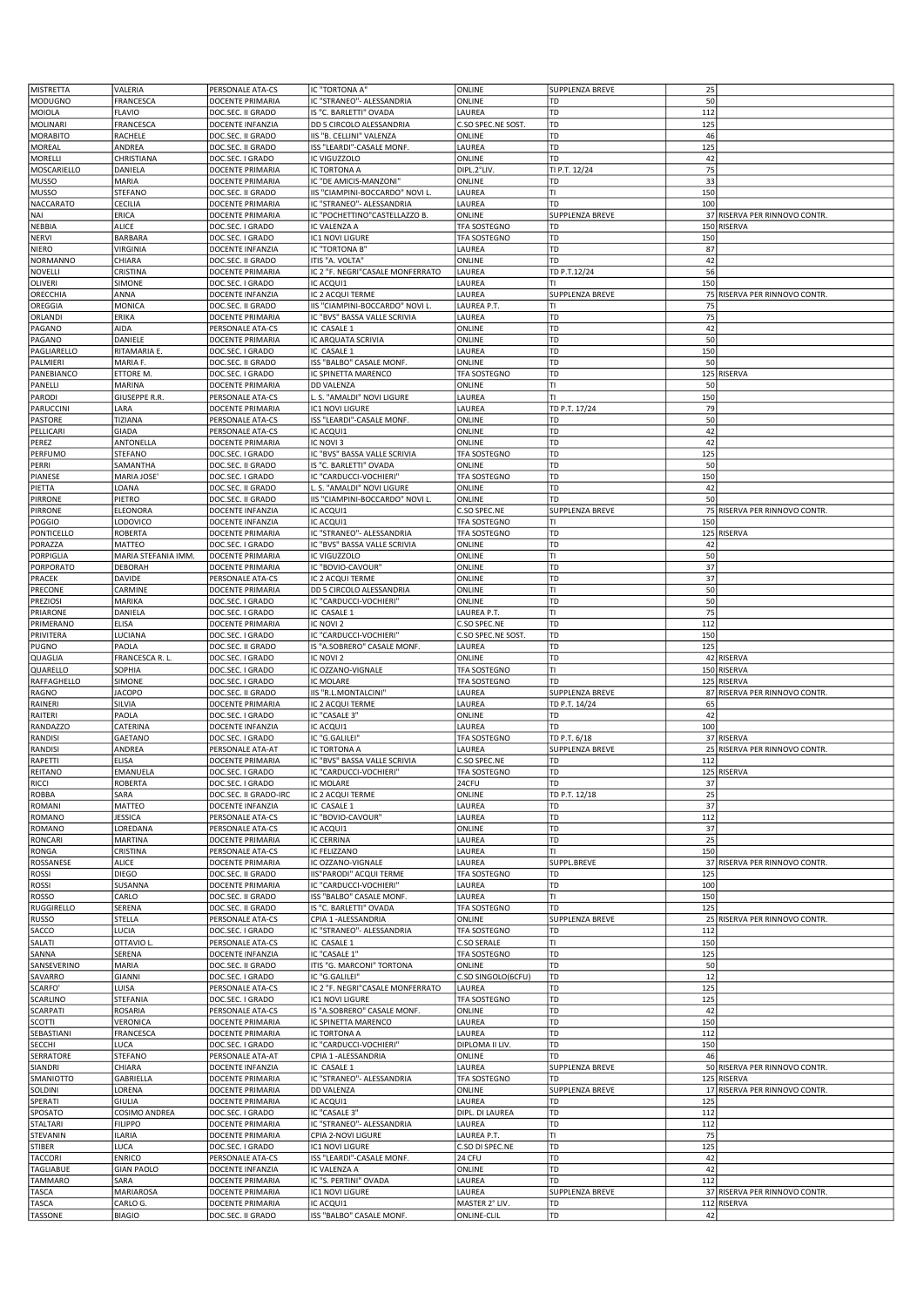| <b>TEDESCO</b>   | DANIFLA                | DOC.SEC. II GRADO       | IIS "R.L.MONTALCINI"             | <b>ONLINE</b>       | l TD                      | 42  |                               |
|------------------|------------------------|-------------------------|----------------------------------|---------------------|---------------------------|-----|-------------------------------|
| <b>TELANDRO</b>  | <b>SIMONE</b>          | DOC.SEC. II GRADO       | IIS "SALUZZO-PLANA"              | LAUREAP.T.          |                           | 75  |                               |
| <b>TOLOMEO</b>   | SIMONE MICHELE         | PERSONALE ATA-CS        | L. S. "AMALDI" NOVI LIGURE       | LAUREA              | <b>SUPPLENZA BREVE</b>    |     | 62 RISERVA PER RINNOVO CONTR. |
| <b>TONA</b>      | <b>GIANLUCA</b>        | DOC.SEC. I GRADO        | IC "BOVIO-CAVOUR"                | <b>ONLINE</b>       | TD                        | 50  |                               |
| <b>TORIELLI</b>  | FRANCO G. B.           | DOC.SEC. I GRADO        | CPIA 1 - ALESSANDRIA             | <b>ONLINE</b>       | <b>TD</b>                 | 50  |                               |
| <b>TREVISIOL</b> | SILVIA                 | DOC.SEC. I GRADO        | IC VIGUZZOLO                     | TFA SOSTEGNO        | <b>TD</b>                 |     | 112 RISERVA                   |
| <b>TROVATO</b>   | <b>GIUSEPPE</b>        | <b>PERSONALE ATA-CS</b> | IC CERRINA                       | LAUREA              | TD                        | 112 |                               |
| TUCCIO           | <b>RICCARDO</b>        | PERSONALE ATA-AA        | IC ACQUI1                        | <b>ONLINE</b>       | <b>SUPPLENZA BREVE</b>    |     | 12 RISERVA PER RINNOVO CONTR. |
| <b>TUNNO</b>     | <b>MARILENA</b>        | <b>PERSONALE ATA-CS</b> | ISS "BALBO" CASALE MONF.         | LAUREA              | TD                        | 112 |                               |
| <b>TURINO</b>    | <b>MARGHERITA</b>      | DOCENTE INFANZIA        | IC CERRINA                       | LAUREA              | SUPPLENZA BREVE P.T.13/25 |     | 13 RISERVA PER RINNOVO CONTR. |
| USAI             | PAMELA                 | DOCENTE INFANZIA        | IC TORTONA A                     | TFA SOSTEGNO        |                           | 150 |                               |
| VALENTI          | VANESSA                | DOC.SEC. I GRADO        | IC VIGUZZOLO                     | <b>ONLINE</b>       | TD                        | 50  |                               |
| <b>VALENZA</b>   | <b>TERESA</b>          | DOC.SEC. I GRADO        | IC "G.GALILEI"                   | LAUREA              | TD                        | 112 |                               |
| VANDALAC         | <b>DIANA</b>           | <b>DOCENTE PRIMARIA</b> | IC1 NOVI LIGURE                  | LAUREA              | <b>TD</b>                 | 100 |                               |
| VASSALLO         | <b>MICHELA</b>         | DOCENTE PRIMARIA        | IC SPIGNO MONFERRATO             | LAUREA              | TD P.T. 12/24             | 56  |                               |
| <b>VERONESE</b>  | <b>FRANCESCA</b>       | DOC.SEC. II GRADO       | S. "AMALDI" NOVI LIGURE          | LAUREA              |                           | 150 |                               |
| <b>VIARO</b>     | <b>VALENTINA BRUNA</b> | DOCENTE PRIMARIA        | IC VALENZA A                     | LAUREA              | <b>TD</b>                 | 112 |                               |
| <b>VICARI</b>    | MANUELA                | DOC.SEC. II GRADO       | ISS "LEARDI"-CASALE MONF.        | <b>MASTER</b>       | <b>TD</b>                 | 150 |                               |
| VICINO           | VALENTINA              | DOC.SEC. I GRADO        | IC NOVI 3                        | C.SO SPEC.NE SOST.  | TD                        | 125 |                               |
| <b>VIGNAGA</b>   | <b>NOEMI</b>           | DOC.SEC. II GRADO       | IIS "VINCI-NERVI-FERMI-MIGLIARA" | LAUREA              | TD                        | 137 |                               |
| <b>VIGNOLO</b>   | PAOLO                  | DOC.SEC. I GRADO        | IC "BVS" BASSA VALLE SCRIVIA     | LAUREA              | TD                        | 93  |                               |
| <b>VIOTTO</b>    | CRISTINA               | DOC.SEC. II GRADO-IRC   | IIS "VINCI-NERVI-FERMI-MIGLIARA" | <b>ONLINE</b>       | <b>TD</b>                 | 50  |                               |
| ZAGO             | <b>MARTINA</b>         | <b>DOCENTE PRIMARIA</b> | IC "TORTONA B"                   | LAUREA              | <b>SUPPLENZA BREVE</b>    |     | 76 RISERVA PER RINNOVO CONTR. |
| ZAMBRUNO         | <b>JLENIA</b>          | DOC.SEC. I GRADO        | IC "POCHETTINO"CASTELLAZZO B.    | LAUREA              | TD                        | 137 |                               |
| <b>ZERBO</b>     | <b>MELINA</b>          | <b>DOCENTE PRIMARIA</b> | <b>IC ARQUATA SCRIVIA</b>        | <b>ONLINE</b>       | <b>TD</b>                 | 50  |                               |
| <b>ZERBO</b>     | <b>DEBORA</b>          | DOC.SEC. II GRADO       | IIS "B. CELLINI" VALENZA         | <b>TFA SOSTEGNO</b> | <b>TD</b>                 |     | 112 RISERVA                   |
| ZICCARDI         | GIULIA                 | DOC.SEC. II GRADO       | L. S. "AMALDI" NOVI LIGURE       | LAUREA              | <b>TD</b>                 | 125 |                               |
| ZOCCOLA BOTTO    | <b>ANTONELLA</b>       | DOC.SEC. II GRADO       | ITIS "A. VOLTA"                  | PAS                 | TD                        | 125 |                               |
| ZUCCONI          | <b>CECILIA</b>         | DOCENTE PRIMARIA        | IC VALENZA A                     | LAUREA              | <b>TD</b>                 | 112 |                               |
| <b>ZUCCOTTI</b>  | LUISA                  | DOC.SEC. I GRADO        | IC TORTONA A                     | TFA SOSTEGNO        | TD                        |     | 150 RISERVA                   |
| <b>ZUFFO</b>     | <b>MARCO</b>           | DOC.SEC. II GRADO       | <b>IIS "GALILEI"</b>             | ONLINE              |                           | 50  |                               |
| ZUNINO           | <b>MARCO</b>           | DOC.SEC. I GRADO        | IC "DE AMICIS-MANZONI"           | DIPL.2°LIV.         | TD P.T.6/18               | 37  |                               |